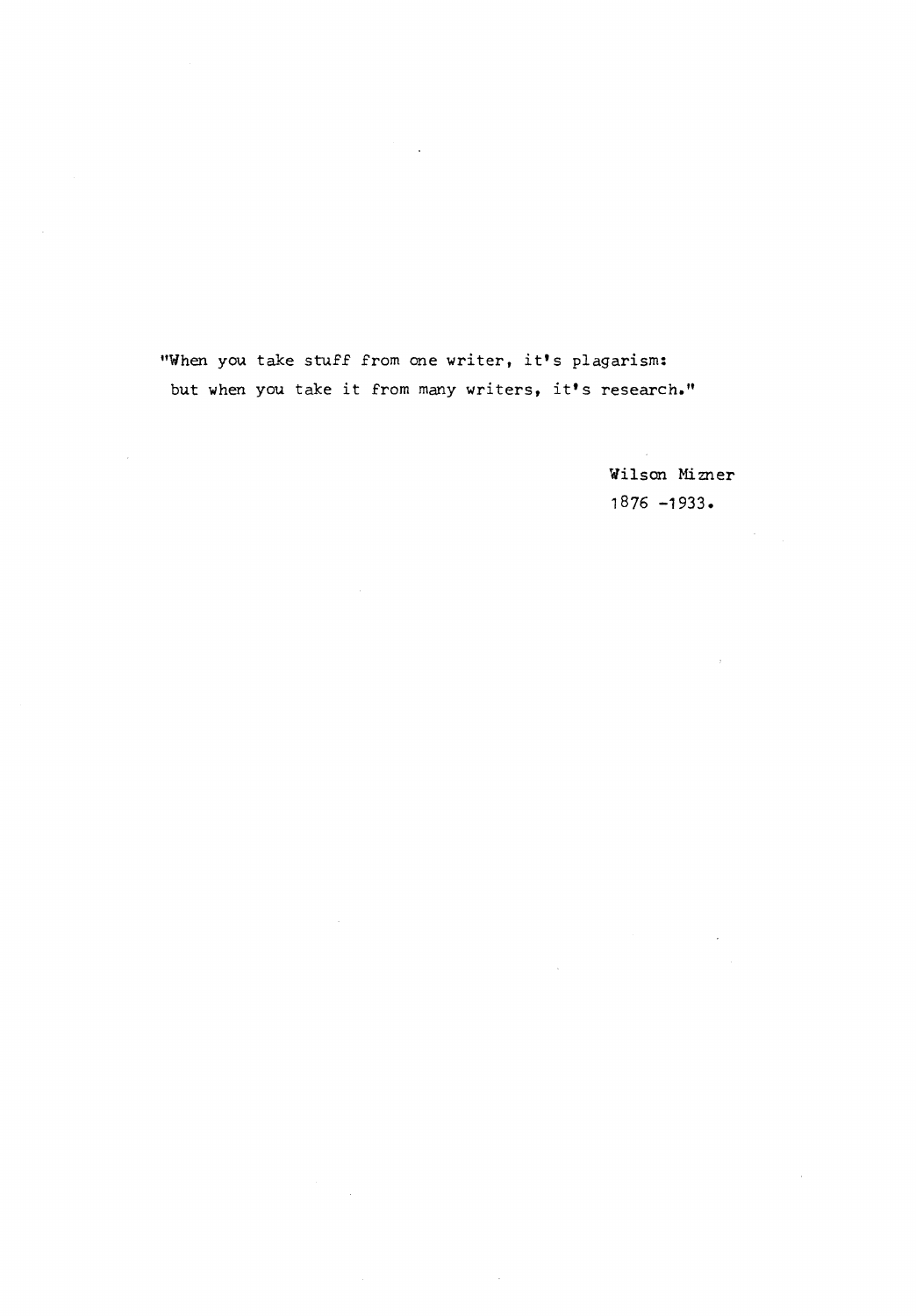#### ABSTRACT

This thesis examines the people and forces shaping the development of New Zealand Broadcasting. People and the structures they live with have proven to be important, both identifiable yet inseparable. By examining process, this thesis has brought the two together in social enquiry. The development of broadcasting from the first experience in Wireless Telegraphy to the present day has been a series of complex changes. Key individuals and certain structures have shaped that development. Each chapter that details this development.adopts a different emphasis, thus providing insight' into the wide range of forces being brought to bear. Three aspects in particular are explored in detail. Changing technologies, the development or new conceptions of broad**casting,** and the altering nature of organisations have proved focal points for this thesis. These avenues of enquiry reveal more about the nature of Broadcasting and the society in which it resides.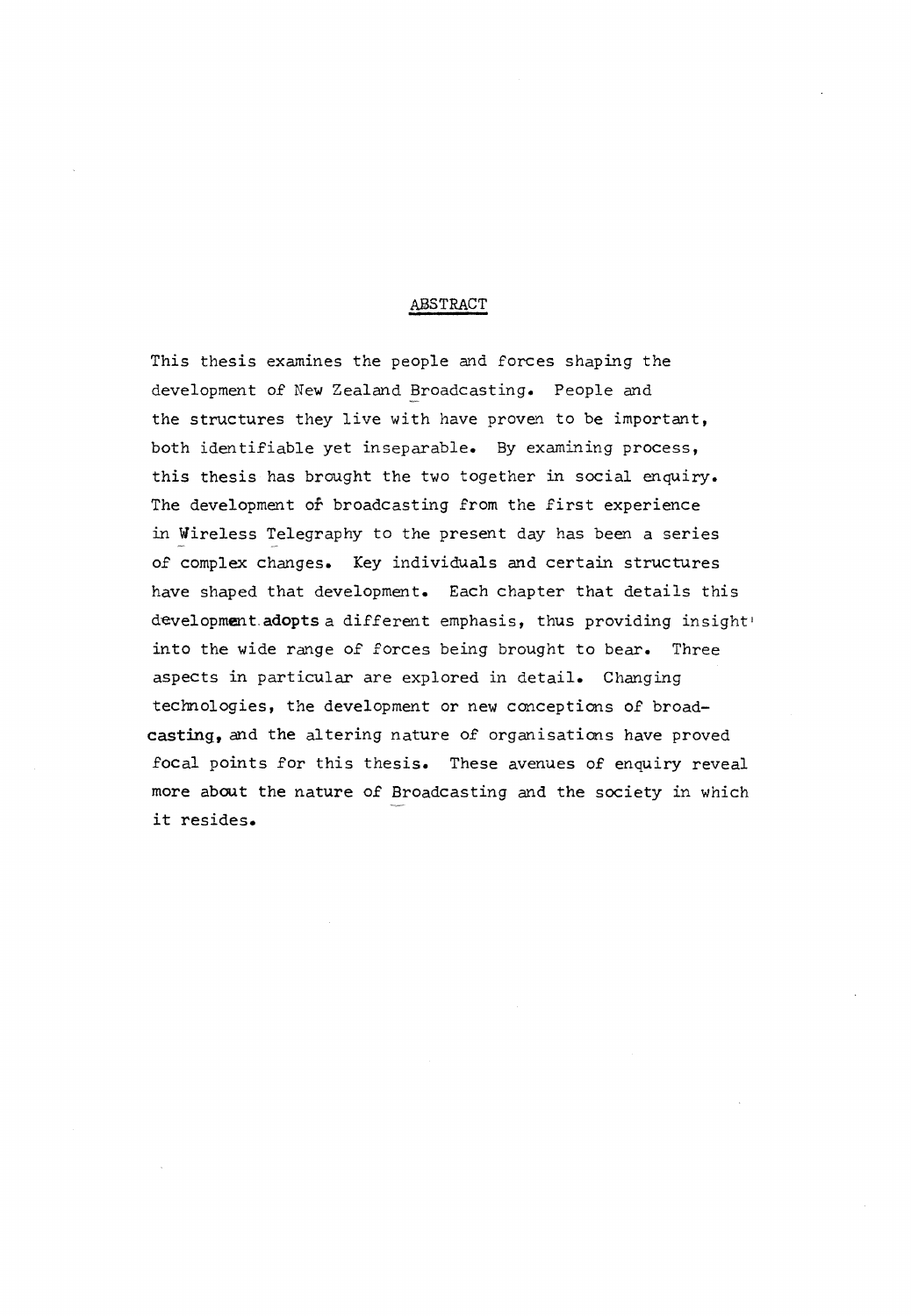### ACKNOWLEDGEMENTS

I heartily thank all those who have contributed to this thesis.

I am in gratitude to my typist, Barby Taylor, my proof reader and Aunt, M. Barber and cartographer, K.Puklowski.

I also thank my family who have endured my lhiversity education, and in the last year anecdotes of broadcasting. Thanks must also go to the Department of Geography, Massey lhiversity for valued assistance.

To my colleagues, Jane and Iain, I express appreciation for the helpful discussions we have had.

But special thanks must go to my supervisor and mentor, Richard Le Heron, whose time, patience and ideas have greatly shaped this thesis.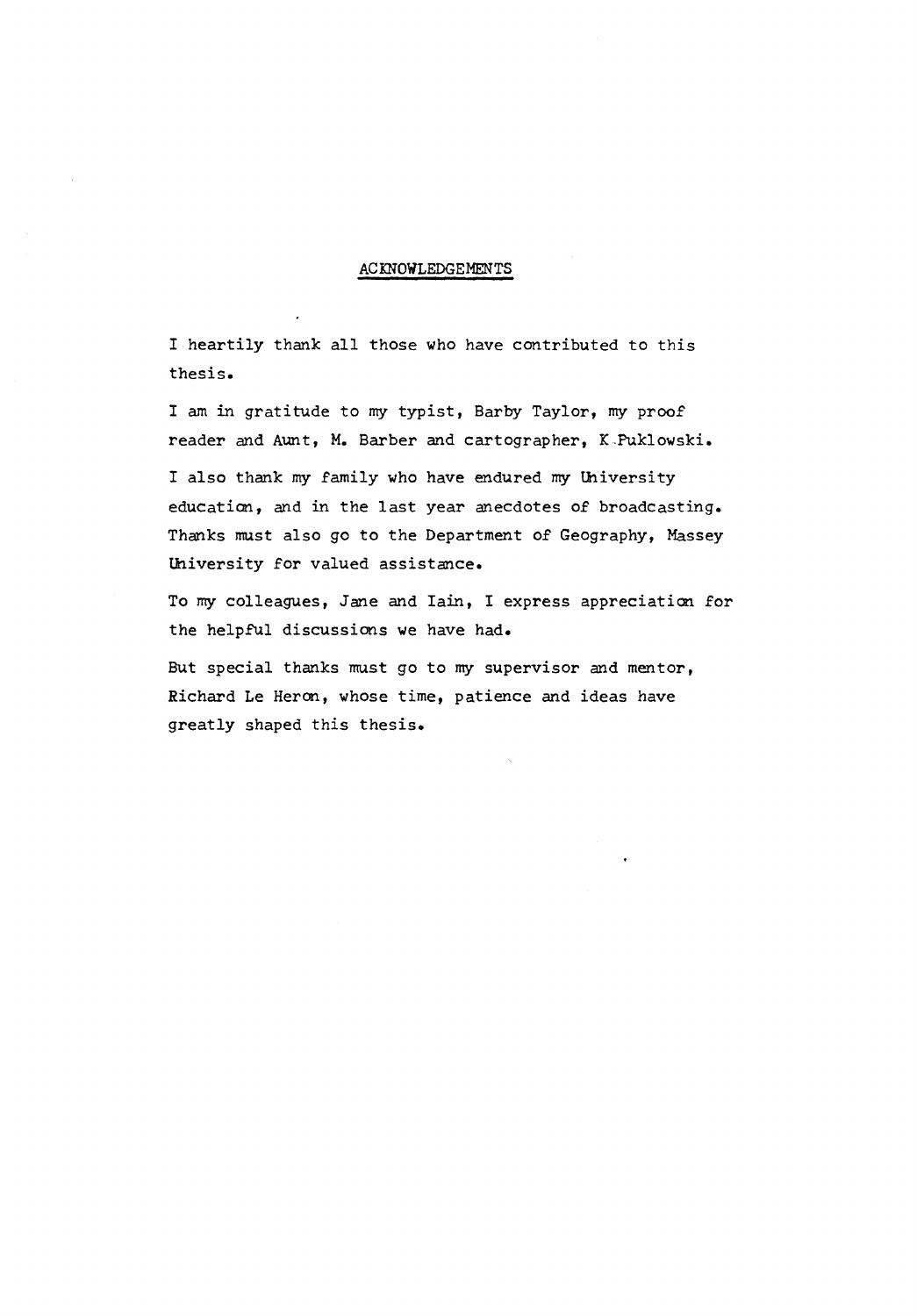Special thanks to the following individuals who granted me interviews. The discussions with these people greatly aided my thesis. I am indebted to their generosity.

Keitha BOOTH Ian **CROSS**  Hon, R.O. DOUGLAS H. GOUGH Hon. J. HlNT I. McLEAN Mj Gen W.S. McKINNON **C.G. SCRHGEOUR**  L. SMITH M.P. G.H. STRINGER Hon H.G. TEMPLETON.

Also thanks to the Broadcasting Tribunal for their consideration and help.

Acknowledgement is also made of the valuable help of the following institutions:

Alexander Turnbull Library B.C.N.Z. Reference Library General Assembly Library Massey University Library National Archives Post Office Headquarters Library Radio New Zealand Sound Archives

And special thanks to the Broadcasting Corporation of New Zealand.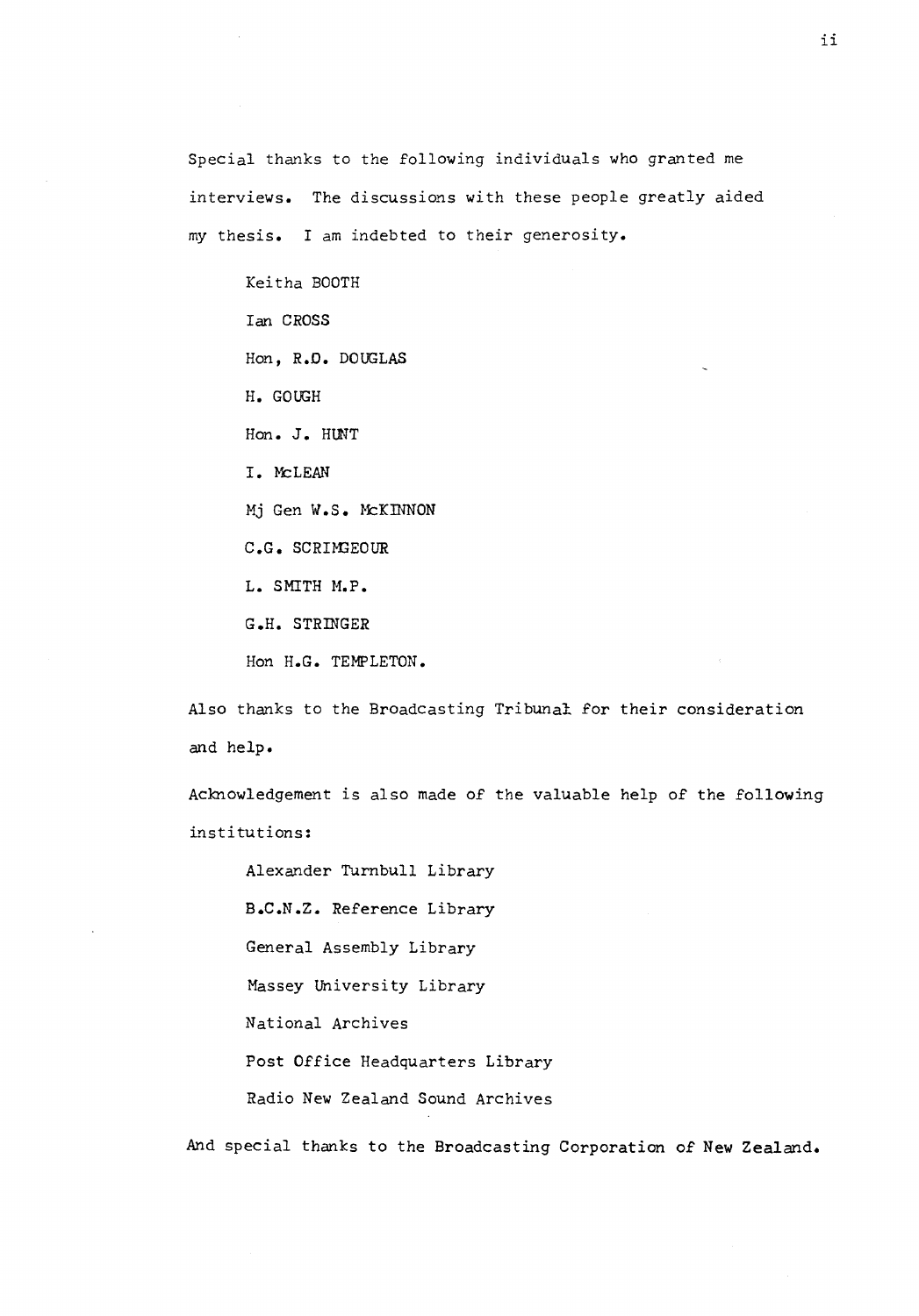### CON TENTS

### 1. A PERSONAL FRAMEWORK

# 2. A CONCEPTUAL FRAMEWORK FOR A STUDY OF BROADCASTING Reproducing Society A Need to Consider Process Organisations The Social Context of Space Studies on Broadcasting Review of Thesis 3. RAD IO: INNOVATION AND MANIPULATION

Introduction Early Innovators Parliament Acts The Liberal Experience The Innovation Spreads International Experiences New Possibilities Timidity and Control Broadcasting Begins Regulation Overseas Experience Shaping the Future The Activity Spreads Funding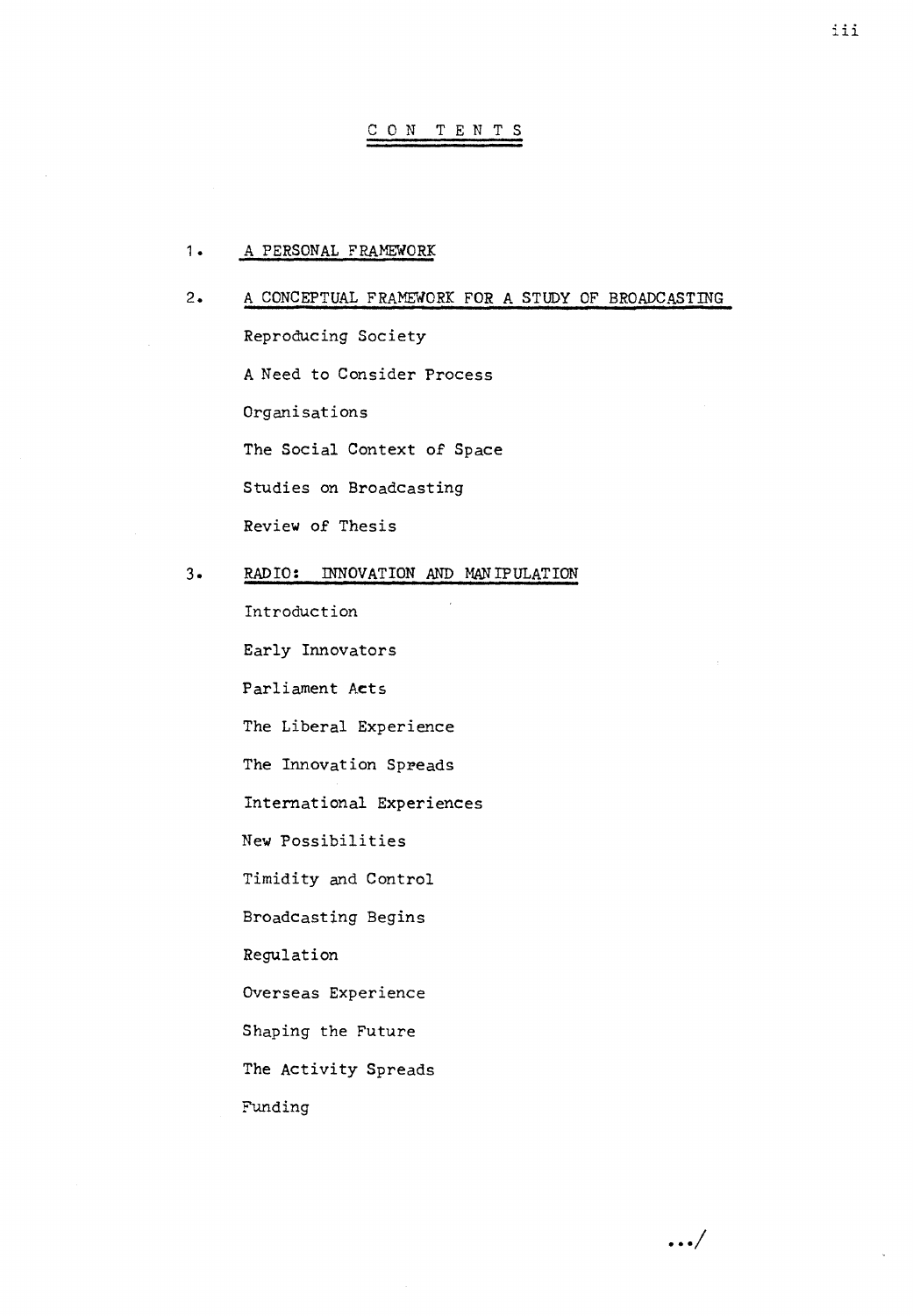### CONTENTS (Cont.)

A Dominion Wide Scheme A National Scheme - A Political Necessity The Company Begins Alluring Opportunities and Hidden Obligations Review

4. FROM MANIPULATION TO MANAGEMENT

Introduction The Company in Context Corporation Control RBCNZ - Success and Failure Under New Management Private Enterprise Under Fire Commercial Radio Freedom or Restriction Scrimgeour A Election Looms Review 5. THE CONTRADICTIONS OF INTERVENTION Introduction

A Department 0£ State The Demise 0£ the Board State Commercial Radio The End of Private Ownership Growth and Dual Control The Approach 0£ War

... /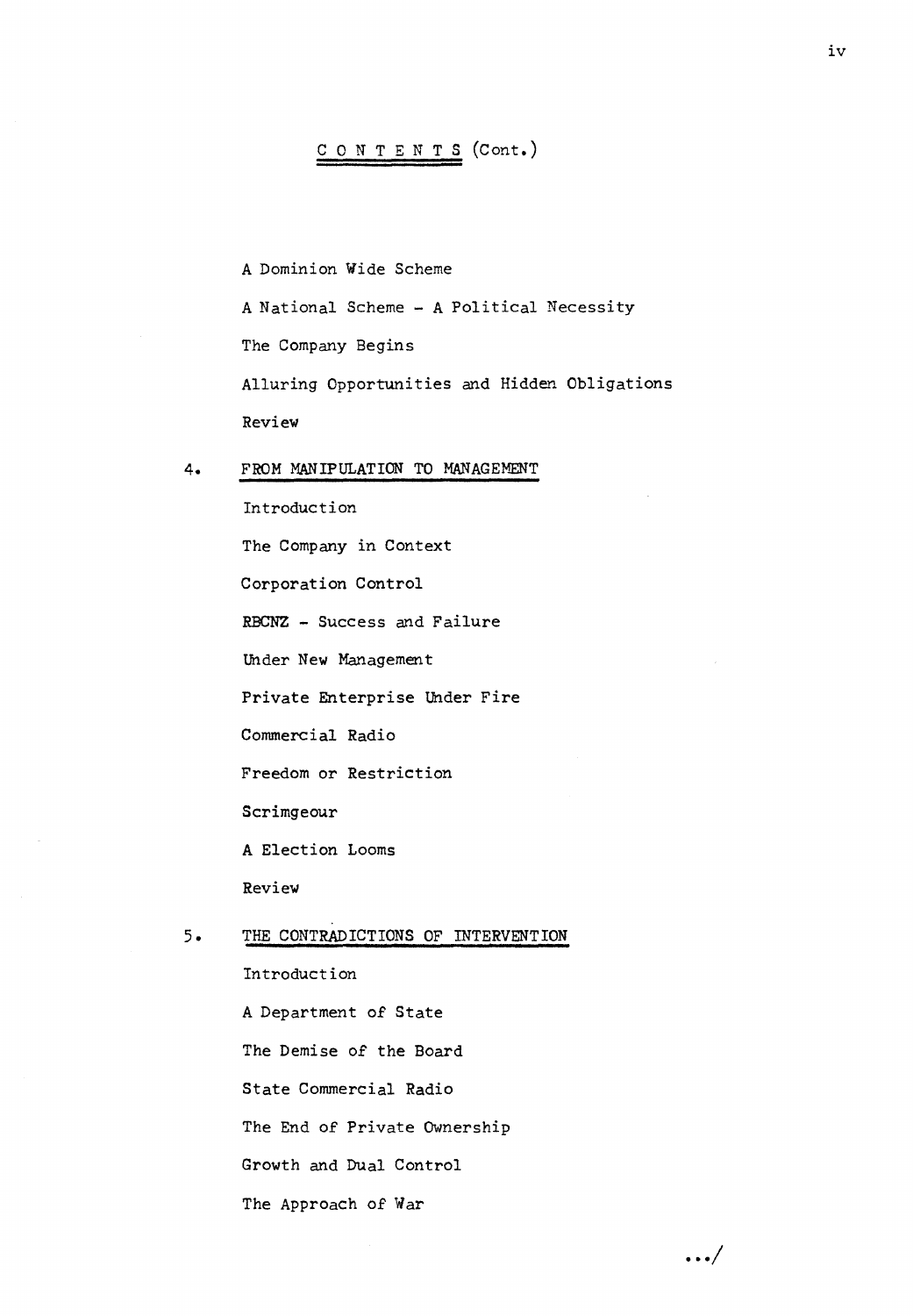# CONTENTS (Cont.)

Rationalisation

Dual Services, Dual Goals

A New Broadcasting System

Scrimgeour

Amalgamation Completed

Review

#### 6. STATE MANAGEMENT AND THE REGULATION OF DEVELOPMENT

Introduction Into Peacetime An Integrated Broadcasting Plan Restrictions Television Another Challenge The NZBS and its Demise Review

7. CONTEMPORARY NEW ZEALAND BROADCASTING: TELEVISION STATE CORPORATIONS AND REVENUE CRISES Introduction

The NZBC ·

Development

The Continued Exclusion of Private Broadcasting

The Monopoly Crumbles

The Broadcasting Authority

 $\ldots/$